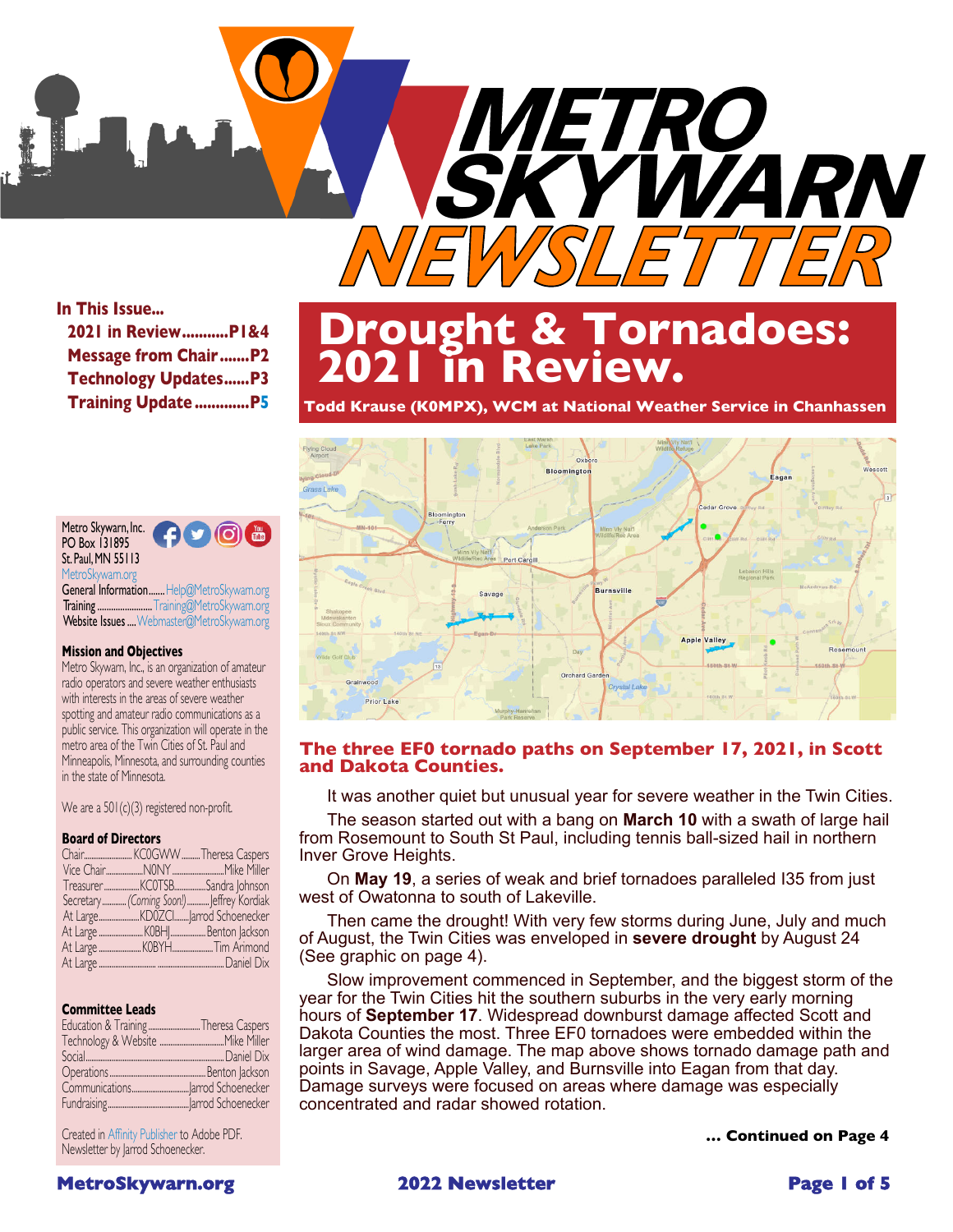# <span id="page-1-0"></span>**A Message from the Chair**

**Theresa Caspers (KC0GWW), Chair and Education Coordinator**

Metro Skywarn has had to adapt to the ongoing pandemic by moving radio operatons to members' homes who are net control operators. We've also kept training and board meetings online only.

These decisions were made in response to respect and follow how the Natiional Weather Service in Chanhassen is operating. Most of these procedures will continue in 2022, but we will modify as we see necessary.

Last year started off with some severe weather early in the season and then quieted down as the drought set in. Once fall hit, we anticipated the season to be over. The historic serial derecho and tornado outbreak of December 15-16 put us on alert when several tornadoes and many significant severe wind gusts (75+ mph) were confirmed in southeastern Minnesota, close to the Twin Cities. These were the first recorded tornadoes in December for Minnesota.

As we begin the 2022 training and severe weather season, we have been working diligently to prepare.

The training team reviewed training materials, making any necessary changes and improvements. The trainers also tested of their computers and internet connections to ensure training will go seamlessly. Our net control stations are working on ensuring their equipment is ready to go for the severe weather season as well. Metro Skywarn gives great thanks to these people and organizations for their commitment to Metro Skywarn!

We have updated our **[repeater information](https://metroskywarn.org/amateur-radio/)** and have a new map made of the locations, which you can see below and on the website. The frequency information is on your Metro Skywarn ID cards as well. Thanks to board member Jarrod Schoenecker and training committee member Matt Taraldsen for working on that.

We also thank you, the spotters, for hanging in there as things changed over the last two years. It's your reports that help give people timely warnings. Time will tell if 2022 will be a more active season and we look forward to hearing your reports on the nets!



https://MetroSkywarn.org



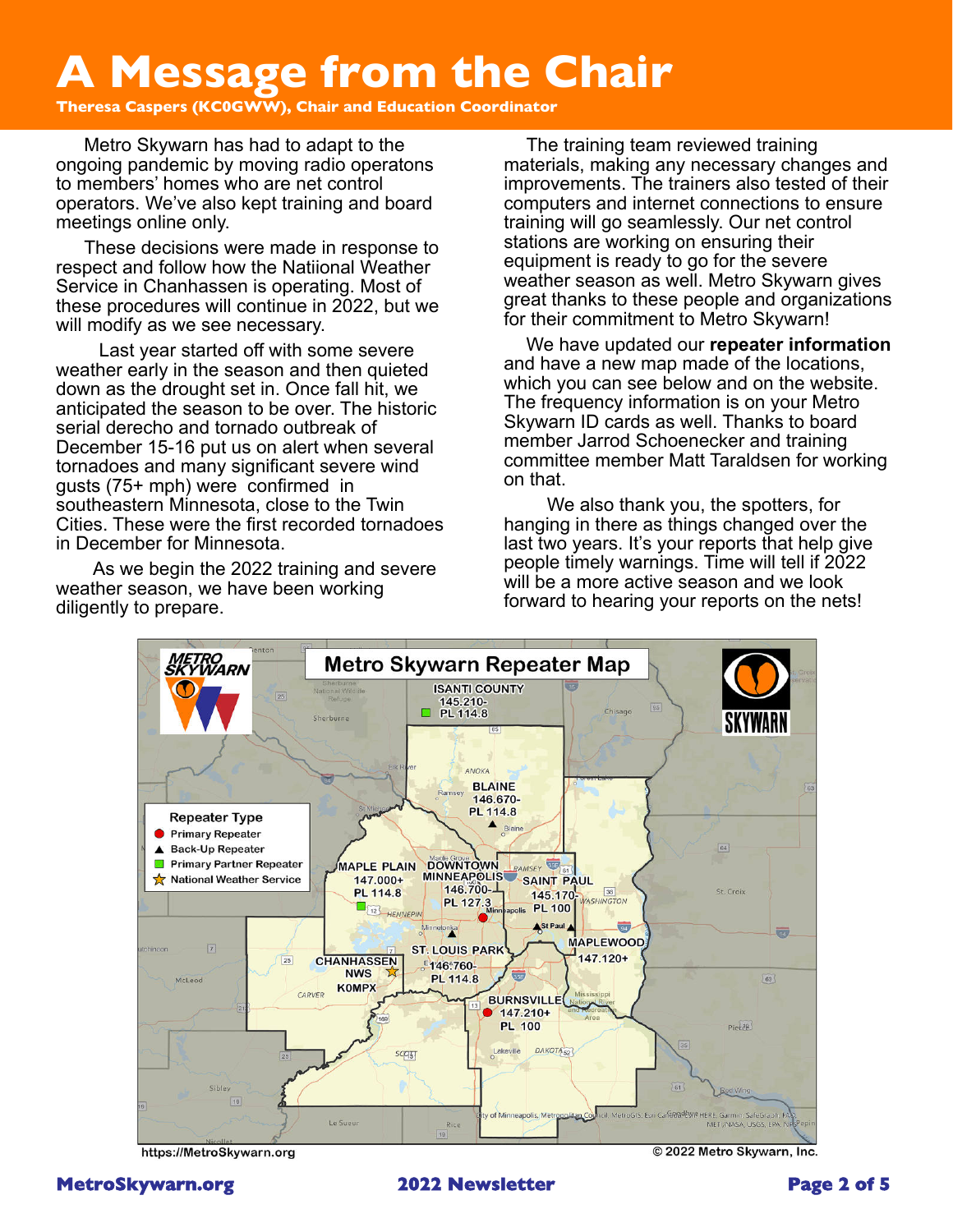# <span id="page-2-0"></span>**Technology Updates**

**Mike Miller (N0NY), Vice Chair & Technology Lead**

Let's talk about privacy and our e-mail lists and database.

Besides all the technology Metro Skywarn uses for getting the flow of severe weather reports to the National Weather service, such as amateur radio and NWS chat, we use a database of information we've gathered from the classes we have taught. We also collect your name and e-mail when you subscribe to our "MSW Info" and/or "MWS Alert" e-mail lists. We are protective of this information so that only a few key board members and trainers have access to that information in our database. The information for those who are trained is also passed along to the National Weather Service in the Twin Cities.

We use the database for a number of things such as knowing who is making a report, tracking when you have last been trained and contacting you directly, should we need to.

We use the MSW Alert e-mail list to inform you of net activations only.

We use the MSW Info e-mail list to inform you of potential severe weather, classes, events and more!

While severe weather generally happens in the spring and summer months, the board and key advisors are active year-round and utilize this database as needed.

If you have questions such as, "When was I last trained?", this is something we can refer to our database and answer for you. Chances are, if you can't remember, it's time to register and take a class again!

We've switched to using **[Mailchimp](https://mailchimp.com/)** for the MSW Alert and MSW Info e-mail lists, so it is important to have an email that you would see regularly, perhaps one that you would get on your smartphone. I strongly suggest that you refrain from using work email addresses that sometimes send back an out of office message back to us, causing our message from Mailchimp to bounce back and you will not get the message we have sent to you.

If you need to update or sign up again for either the MSW Alert or MSW Info e-mail lists, you can use the button-links on the bottom of our website to look up your name and e-mail address you used. You will be able make the changes there without having to contact us directly. These two e-mail lists are separate from our main database.

Due to the constraints of the new database and measures to keep your information secure, making a change to your information directly on our database is not possible, like it was in years prior. If you have any updates to your information, such as a change of address or a new call sign, please contact us at **[Help@MetroSkywarn.org](mailto:help@metroskywarn.org)**, and include your name, call sign, MSW ID and any changes you want made. This information is also updated with your registration at classes.

If you have any comments or questions on the website or technology we use, feel free to contact me at

## **[Webmaster@MetroSkywarn.org](mailto:Webmaster@MetroSkywarn.org)**.

Thanks for volunteering for Metro Skywarn!

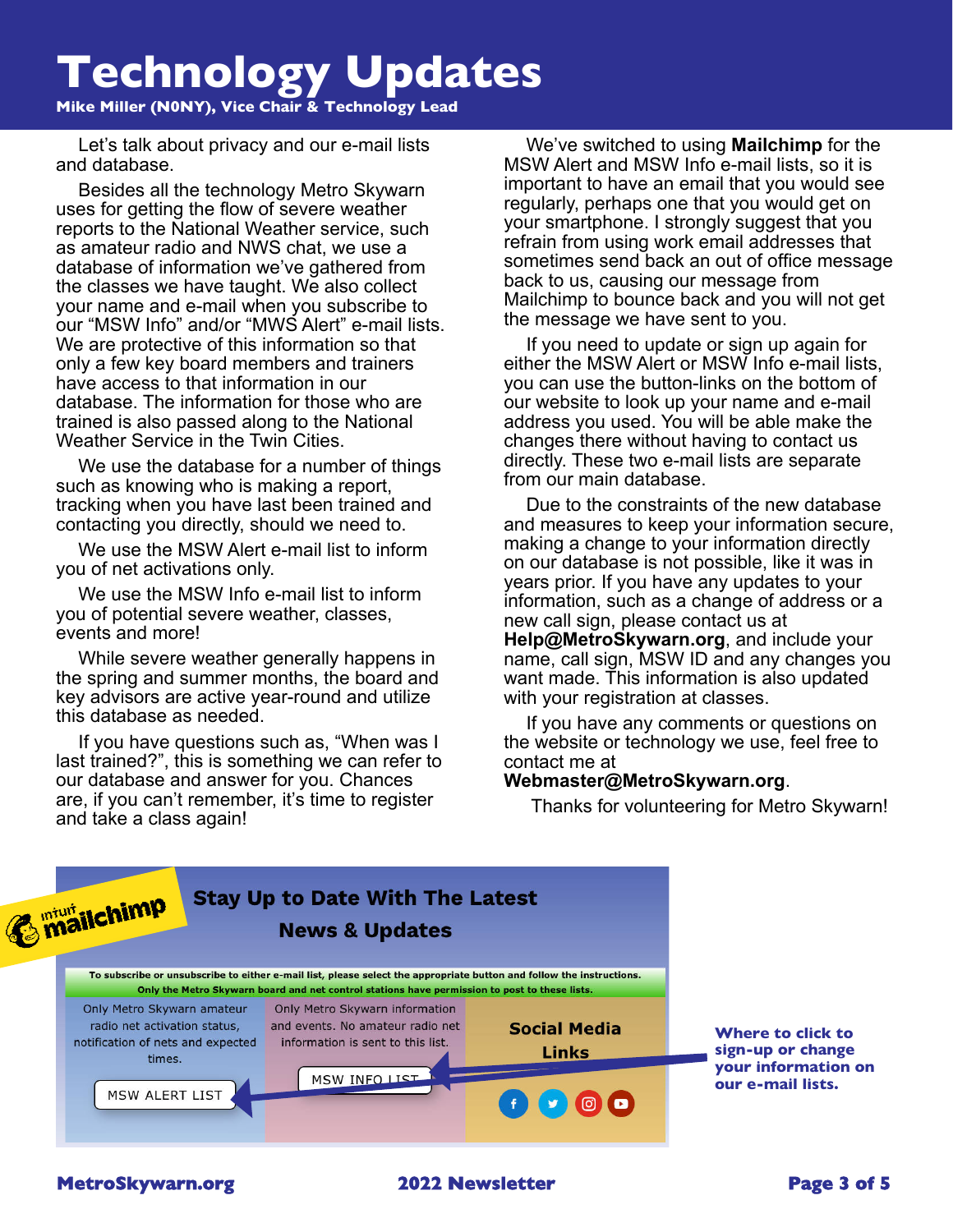# **Drought & December Tornadoes**

## **…Continued from Page 1**

The most bizarre severe weather outbreak I've ever seen took place on **[December 15](https://www.weather.gov/mpx/HistoricStormDecember2021)**. Severe weather didn't strike the Twin Cities, but all seven metro counties were in a tornado watch.

Tornadoes and downbursts hit from Kansas to Wisconsin, with damage in south central and southeastern Minnesota. The map to the right shows the thunderstorm wind (circles) and most of the tornado (triangles) damage points.

The December outbreak set national records. The latest tally has it as the fourth largest tornado day ever in the country, regardless of the time of year! The 120 tornadoes were counted so far across four states, including 63 in Iowa (a state record). That number may still rise when satellite images become available as the ground becomes snow-free.

It also set a **[record](https://twitter.com/nwsspc/status/1471333229537873924?lang=en)** of greatest total of thunderstorm signifcant wind reports (75+ mph) for a single day in the country at 64, no matter what time of year!

Minnesota had never had a December tornado, that we know of, and in one day we got 22! The 22 tornadoes puts it in fourth place for greatest number of tornadoes in a day for Minnesota. The outbreak on **[June 17, 2010](https://www.weather.gov/mpx/June172010Outbreak)**, with 48 tornadoes, the **[June 16, 1992](https://en.wikipedia.org/wiki/Tornado_outbreak_of_June_14%E2%80%9318,_1992)**, outbreak with 27 tornadoes, and the outbreak on **[September 20, 2018](https://www.weather.gov/mpx/20180920_Severe_Weather)**, with 25 tornadoes had more tornadoes in a single day in Minnesota.

## **U.S. Drought Monitor Minnesota**



**[MetroSkywarn.org](http://www.metroskywarn.org)** 2022 Newsletter 2022 Newsletter 2022 Newsletter 2022 Newsletter 2022 Newsletter 2022 Newsletter 2022 Newsletter 2022 Newsletter 2022 Newsletter 2022 Newsletter 2022 Newsletter 2022 Newsletter 2022 Newsle

## **August 24, 2021** (Released Thursday, Aug. 26, 2021)

Valid 8 a.m. EDT

|                                                    |       |         |       |             | <b>Drought Conditions (Percent Area)</b> |                |
|----------------------------------------------------|-------|---------|-------|-------------|------------------------------------------|----------------|
|                                                    | None  | $D0-D4$ |       | D1-D4 D2-D4 | D3-D4                                    | D <sub>4</sub> |
| Current                                            | 1.15  | 98.85   | 96.58 | 87.63       | 57.65                                    | 8.07           |
| <b>Last Week</b><br>08-17-2021                     | 1.15  | 98.85   | 96.56 | 88.29       | 49.77                                    | 8.07           |
| 3 Months Ago<br>05-25-2021                         | 26.79 | 73.21   | 13.42 | 0.18        | 0.00                                     | 0.00           |
| Start of<br><b>Calendar Year</b><br>12-29-2020     | 1.60  | 98.40   | 23.40 | 0.28        | 0.00                                     | 0.00           |
| <b>Start of</b><br><b>Water Year</b><br>09-29-2020 | 54.95 | 45.05   | 8.39  | 0.00        | 0.00                                     | 0.00           |
| One Year Ago<br>08-25-2020                         | 68.89 | 31.11   | 12.23 | 0.00        | 0.00                                     | 0.00           |

Intensity:



D<sub>2</sub> Severe Drought D3 Extreme Drought D1 Moderate Drought D4 Exceptional Drought

The Drought Monitor focuses on broad-scale conditions.<br>Local conditions may vary. For more information on the<br>Drought Monitor, go to https://droughtmonitor.unl.edu/About.aspx

Author: Curtis Riganti National Drought Mitigation Center



droughtmonitor.unl.edu

### **(Below) National Weather Service surveyed tornado and wind damage points from December 15, 2021.**



To our east, the tornado that hit Stanley, Wisconsin, east of Chippewa Falls, is now the farthest north a tornado in December has happened east of the

Rocky Mountains. There have been a few December tornadoes in the states of Oregon and Washington.

As widespread and significant as the December  $15<sup>th</sup>$  outbreak was, we know of no injuries nor any fatalities in Minnesota. This is a testament to the messaging by everyone involved, including media, public safety and spotter organizations.

Thanks to all spotters for their great help in 2021 and in previous years. A great deal of time and effort is spent by so many volunteers with Metro Skywarn. We are deeply grateful for your service and dedication in helping others, and we know that will continue in 2022 and for many years to come.

**(Left) Drought conditions in Minnesota on August 24, 2021.**